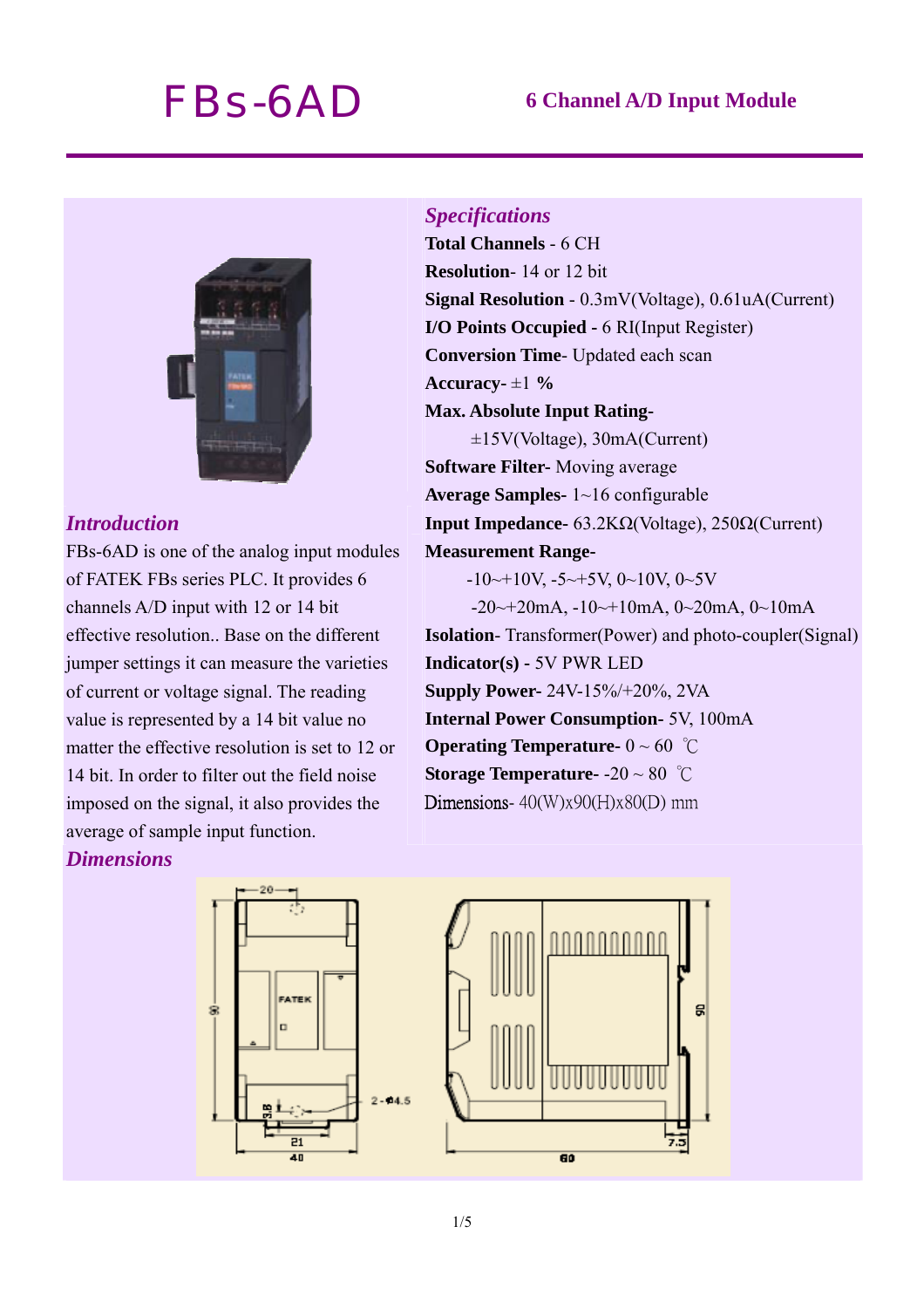# *FBs-6AD* **6 Channel A/D Input Module**

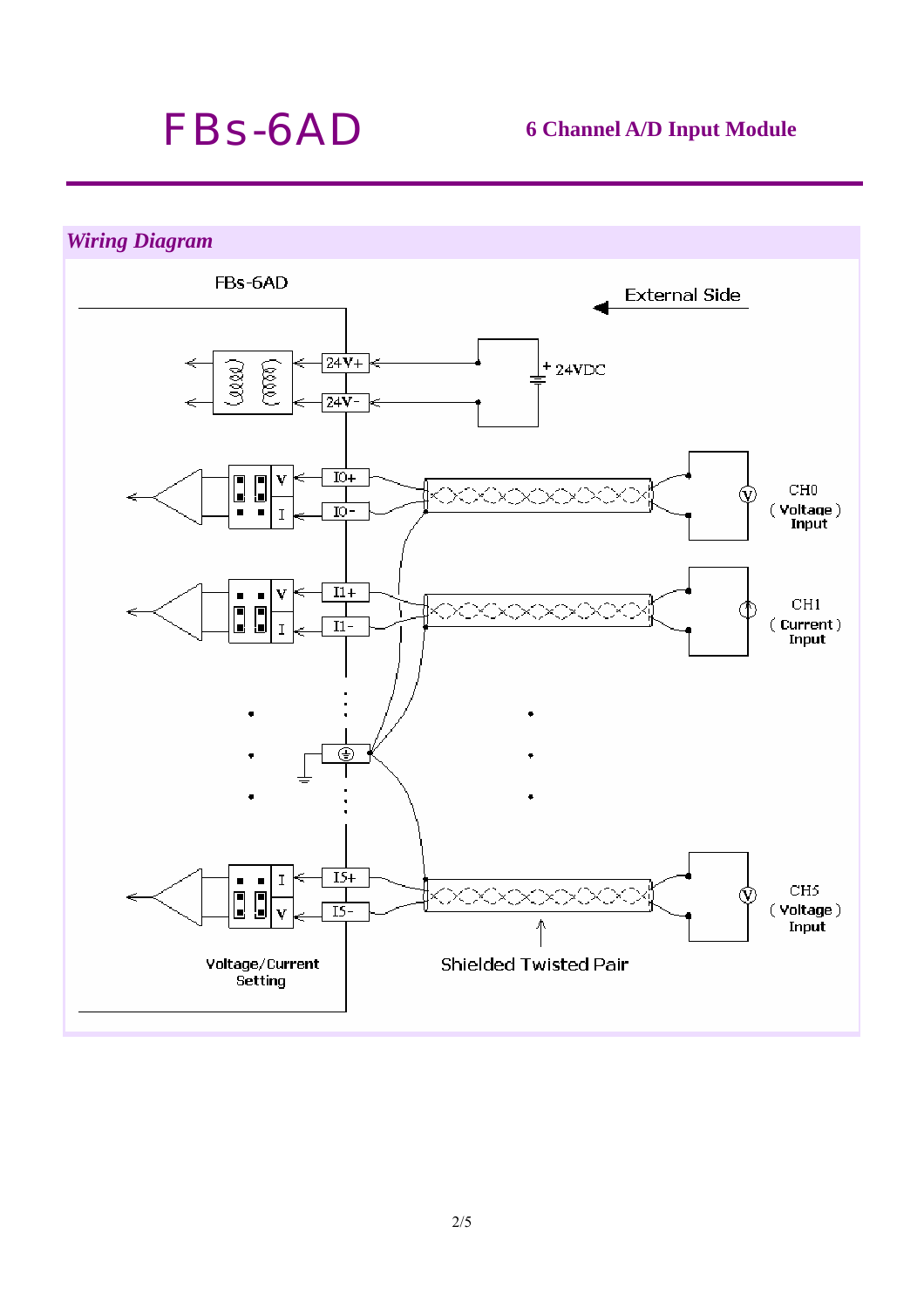# *Jumper Setting*

#### *Input Code Format Selection*

There are two input data formats can be selected which are bipolar and unipolar. The range of input value is 0~16383 for unipolar format while bipolar is -8192~8191. The two extreme values of each range corresponding to the minimal and maximal input signal. For example, if chose the  $-10V \rightarrow +10V$  type signal, for 10V input signal the input value is 16383 for unipolar format while the bipolar format is 8191. Normally the input code format setting is consistent with input signal type (bipolar coded for bipolar input signal, unipolar coded for unipolar input signal). Only when use the FUN32 for offset conversion should set the bipolar code for unipolar input signal (Please refer the FUN32 description). The code format of all input channels are set by the same JP1 jumper. The location and the setting of jumper of JP1 are shown at below

| <b>Code Format</b> | <b>Value Range</b> | <b>JP1</b> Setting |
|--------------------|--------------------|--------------------|
| <b>Bipolar</b>     | $-8192 \sim +8191$ | മ ⊃<br>- -         |
| Unipolar           | $0 \sim 16383$     | മ ⊃                |



**JP1**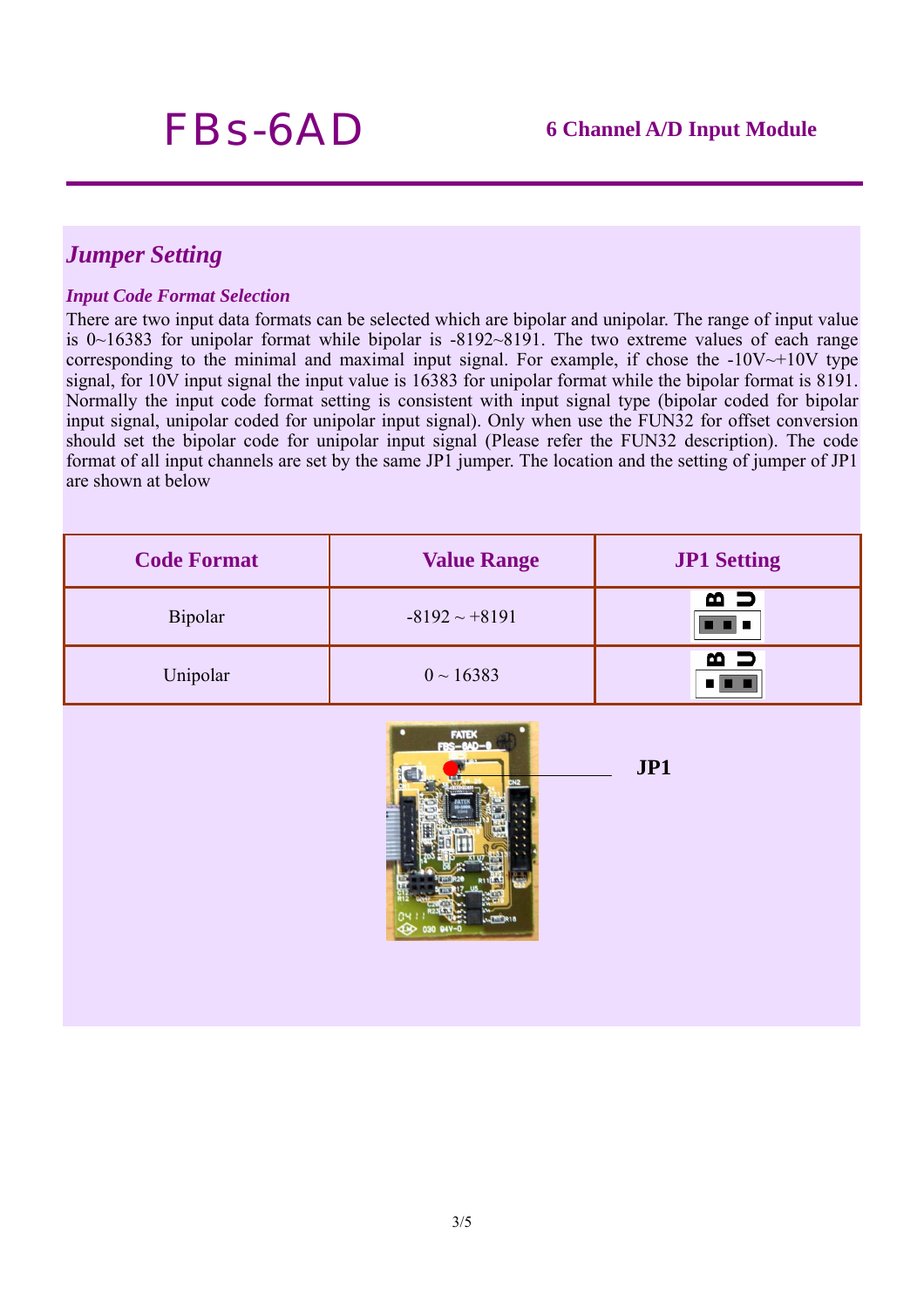

# *Input Signal Type setting*

The current or voltage type setting of each channel can be set individually while the range and polarity setting share the same jumpers. All locations of jumper for input signal type setting are shown at below



*Range (JP2) and polarity (JP3) setting* 

| <b>Signal Type</b>                                          | JP3 setting         | JP2 setting                  |
|-------------------------------------------------------------|---------------------|------------------------------|
| $0 \sim 10V$ or<br>$0\sim 20mA$                             | Β<br>$\blacksquare$ | <b>5V</b><br><b>10V</b>      |
| $0 \sim 5V$ or<br>$0 \sim 10mA$                             |                     | 5V<br>10V<br>$\blacksquare$  |
| $-10V$ ~ $10V$ or<br>$-20mA \rightleftharpoons 20mA$        | B                   | <b>I</b><br><b>5V</b><br>10V |
| $-5V \rightarrow +5V$ or<br>$-10mA \rightleftharpoons 10mA$ |                     | <b>5V</b><br>10V<br>п        |